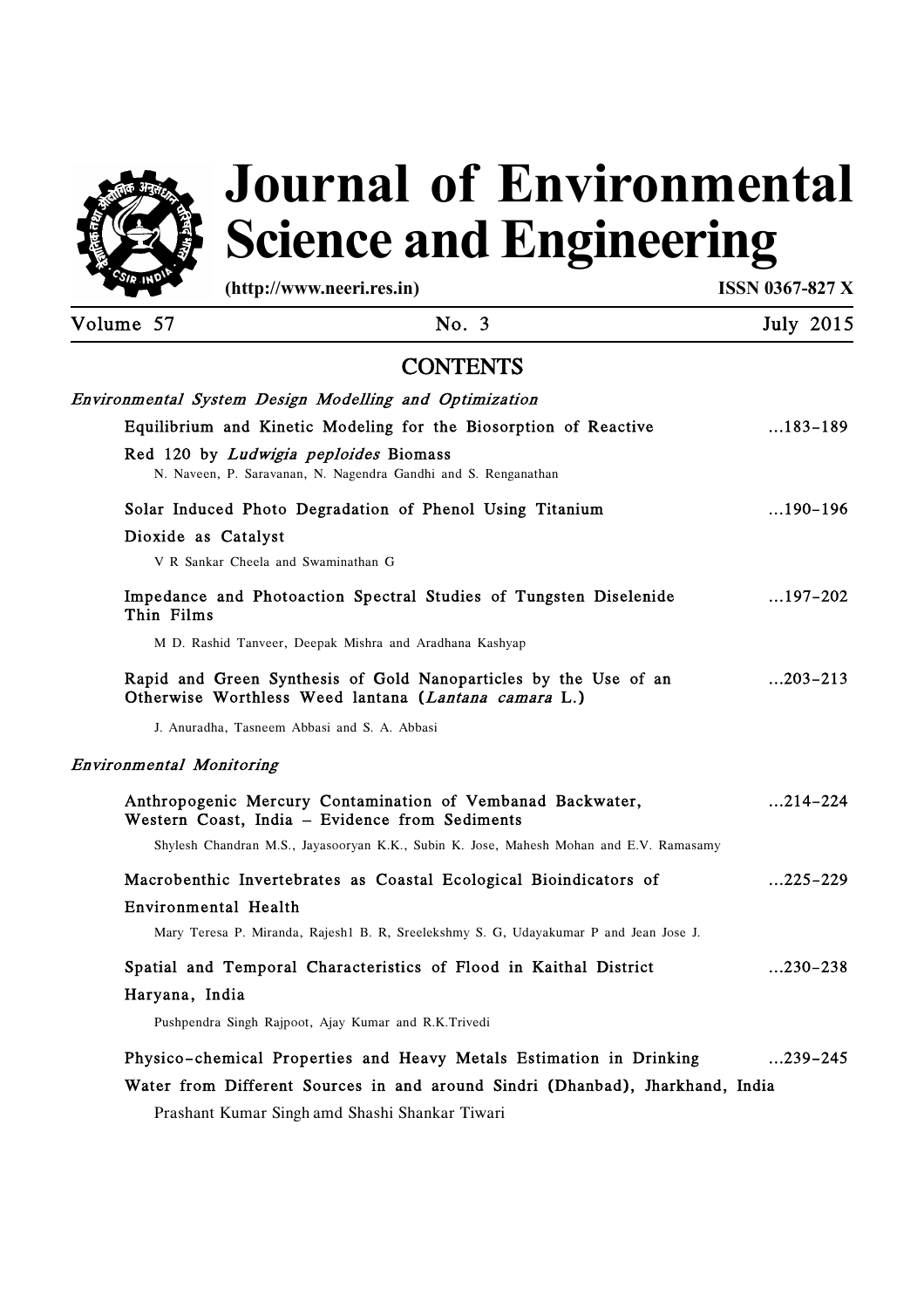| Impact of pH on Cell Morphometry of <i>Scenedesmus abundans</i>               | $\dots$ 246–250 |
|-------------------------------------------------------------------------------|-----------------|
| Ruchi Acharya, Tayyab Saify, Jaswinder Mehta and Bhawna Sharma                |                 |
| Hazardous Waste Management                                                    |                 |
| Performance Evaluation of Developed Concrete through                          | $\dots$ 251–262 |
| Long Term Leaching, Durability and TCLP                                       |                 |
| Rubina Chaudhary and Smita Badur Karmankar                                    |                 |
| Review                                                                        |                 |
| Packing Media for Anaerobic Fixed Film Reactor - A Review                     | $\dots$ 263–270 |
| Samir Vahora, Himmali Mehta and Nikita Chokshi                                |                 |
| A Review on Water Resources Availability and Management<br>Practices in India | $271 - 286$     |

Sushant B. Wath and Poonam Prasad

### **The journal is covered by the following leading abstracting, indexing and current awareness services:**

- Chemical Abstracts Service Indian Science Abstracts
- Sci-Search A Citied Reference Science Database BIOBASE
- Engineering Index BAILSTEIN
- Current Contents IARAS
- Research Alert Compendex
- Cambridge Scientific Abstracts ACM
- INSPEC Ulrich's
- Biotechnology and Bioengineering Abstracts National Library of the Netherlands
- 
- 
- 
- 
- 
- Elsevier Biobase Current Awareness in Biological Sciences (CABS)
- **Indian Science Abstracts**
- 
- 
- 
- 
- 
- 
- 
- Biological Abstracts French National Library
- ◆ EMBASE → British Council Library
- Scopus British Council Libraries
- IC Journals German National Library of Science and Technology
- CAB Abstracts National Library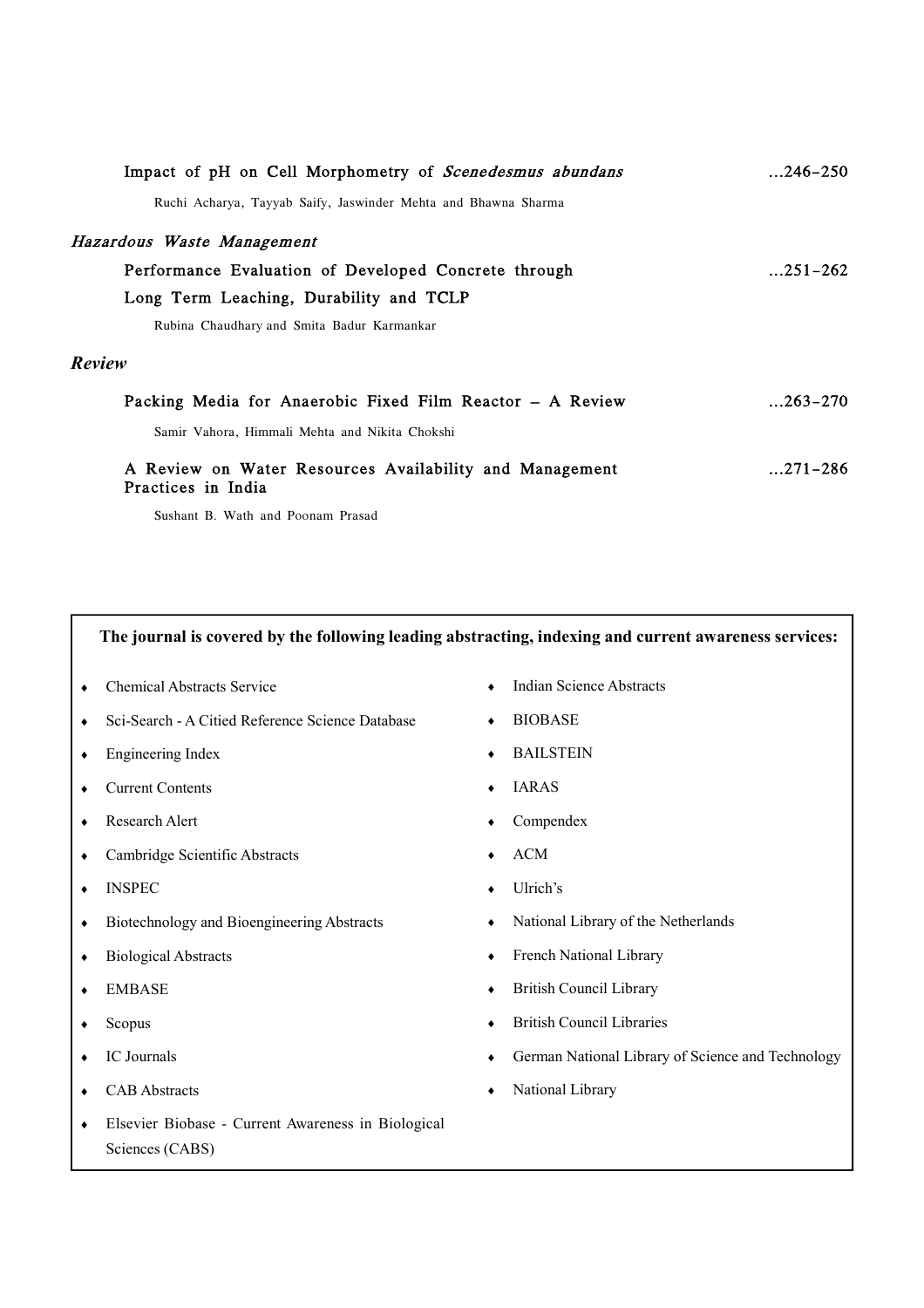J Environ. Science & Engg. Vol. 57, No. 3, p. 183-189, July 2015

### Equilibrium and Kinetic Modeling for the Biosorption of Reactive Red 120 by *Ludwigia peploides* Biomass

N. NAVEEN, P. SARAVANAN, N. NAGENDRA GANDHI AND S. RENGANATHAN+

Biosorption of Reactive Red 120 from an aqueous solution using *Ludwigia peploides*  biomass was investigated. Biosorbent dosage (0.2 to 1.0 g/L), initial solution pH (1-7) and initial dye concentration (15 to 110 mg/L) for the maximum uptake of dye removal by *L. peploides* was studied. The maximum dye uptake capacity was found to be 132 mg/g at an initial dye concentration of 110 mg/L. Equilibrium data were analyzed by Langmuir and Freundlich adsorption isotherm. Freundlich model fitted very well for equilibrium data obtained. Kinetics data fit well with pseudo-second order when compared to pseudo-second order models. The functional groups present in the *L. peploides* were analyzed by FTIR spectra. The surface morphology of the *L. peploides* biomass was analyzed by scanning electron micrograph.

Key words: Biosorption, Ludwigia peploides, kinetic modeling, adsorption isotherm

 Department of Chemical Engineering, Alagappa College of Technology, Anna University, Chennai-600 025, India. +Corresponding author: rengsah@rediffmail.com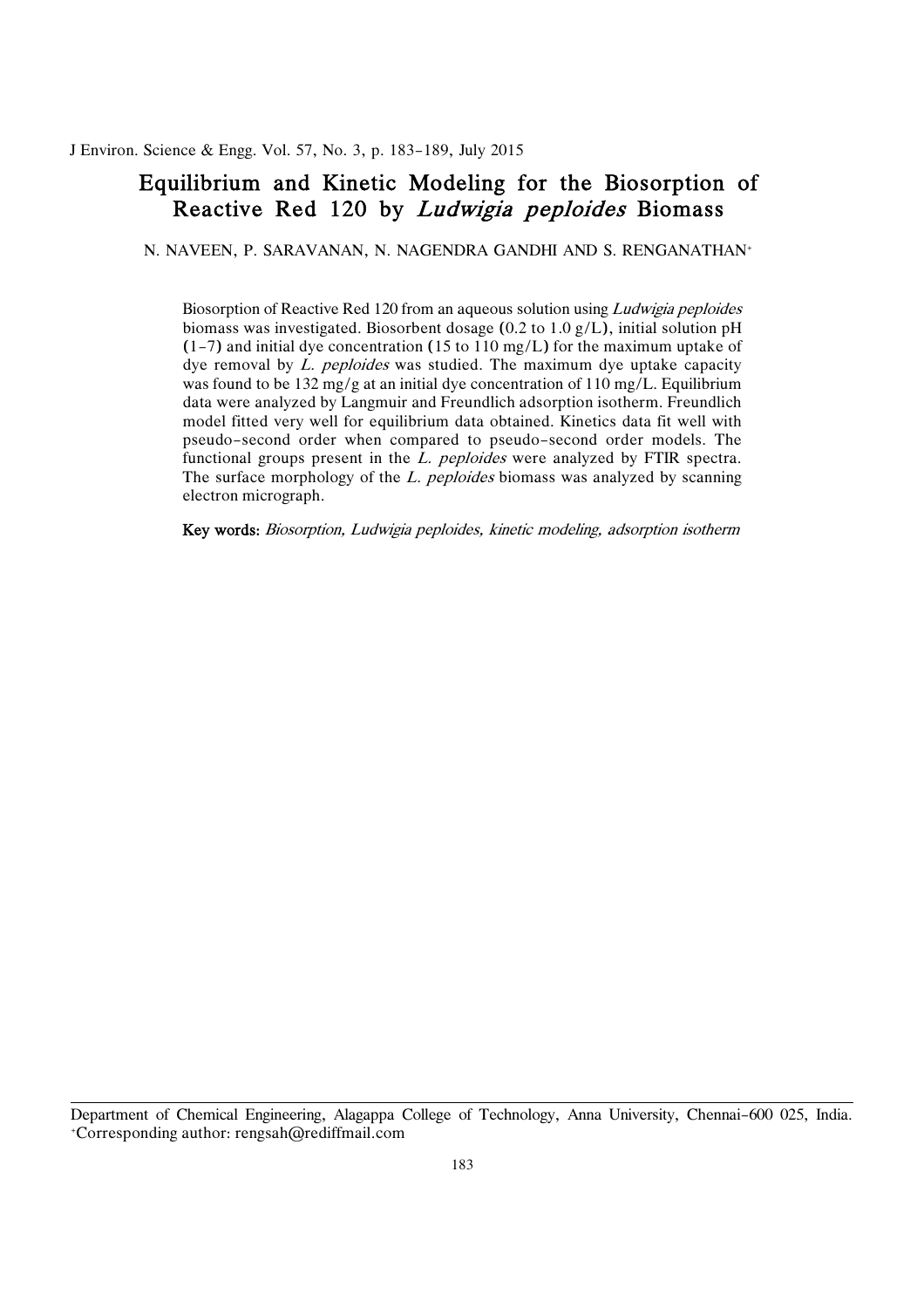### Solar Induced Photo Degradation of Phenol Using Titanium Dioxide as Catalyst

VR SANKAR CHEELA1+ AND SWAMINATHAN G2

 The present study investigates the photo degradation of phenol using titanium dioxide as catalyst. The key focus is on the utilization of solar radiation in treating phenolic waste for degradation after discounting for evaporation due to solar heat. Titanium dioxide was observed to be good catalyst in solar radiation induced degradation of phenol. The optimum time for initial adsorption by  $\text{TiO}_2$  was observed to be 30 minutes. The optimum contact time and dosage were found to be 8h and 3 g/L for initial concentrations of 25ppm and 100 ppm with a removal efficiency of 98 % and 70%. The study reveals that the thermal degradation of phenol does not take place under the conditions of experiment and maximum degradation of phenol is due to the photocatalytic process only.

Key words: Evaporation, photocatalysis, solar radiation, phenol, titanium dioxide

 1 Assistant Professor, Department of Civil Engineering, MVGR College of Engineering, Chinthalavalsa, Vizianagaram - 535 005, A.P. (India)

 2 Professor, Department of Civil Engineering, NIT Tiruchirapalli, Tirchy - 620 015, Tamil Nadu (India)

 + Corresponding author : vrsankarcheela@gmail.com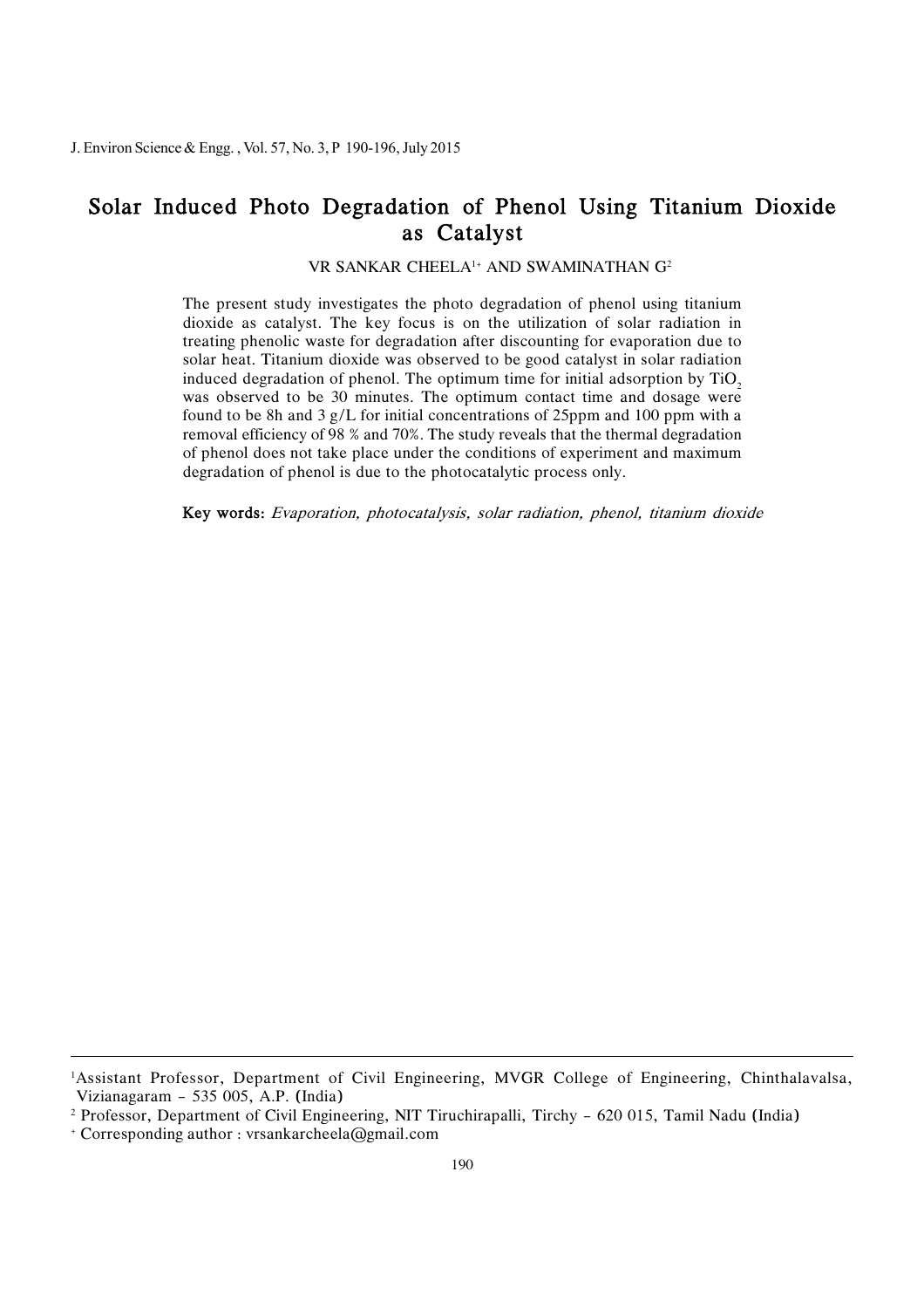# Impedance and Photoaction Spectral Studies of Tungsten Diselenide Thin Films

MD. RASHID TANVEER+, DEEPAK MISHRA AND ARADHANA KASHYAP

 Titanium supported photoelectroactive semiconductor electrodes based on thin films of tungsten diselenide have been prepared by electrochemical codeposition technique through galvanostatic route. The deposited films were then subjected to thermal treatment at  $300^{\circ}$  C for two hours in the inert environment. These thin films were also characterized by studying their capacitance characteristics and electrochemical corrosion behaviour on the basis of impedance spectral studies. Tungsten diselenide thin films were found to be most photoelectroactive and deposition was carried out galvanostatically at 5mA current The capacitance exhibit n-type of semiconductivity. Photoaction spectral studies of these films were carried out for the determination of band gap. exhibit substantially high resistance towards electrochemical corrosion when studies show that the thermally treated tungsten diselenide deposited thin films

Keywords: Electrosynthesis, galvanostatic deposition, impedance, Photoaction spectral studies, semiconductor, band gap, corrosion

 Department of Chemistry, St. Andrew's College, Gorakhpur-273 001, U.P. (India) +Corresponding author : rashidtanveer1@gmail.com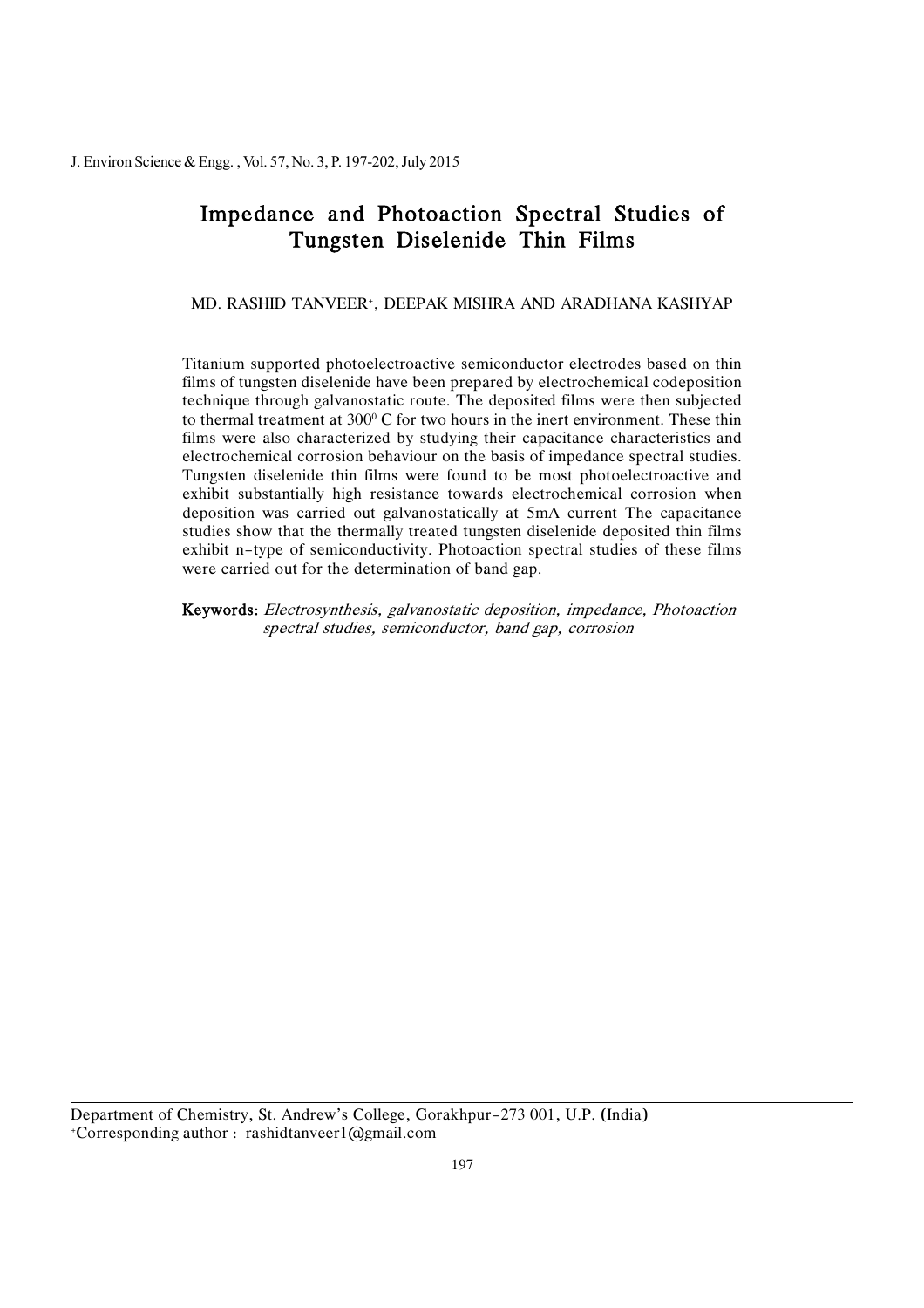## Rapid and Green Synthesis of Gold Nanoparticles by the Use of an Otherwise Worthless Weed lantana (*Lantana camara* L.)

J. ANURADHA<sup>1</sup>, TASNEEM ABBASI<sup>2</sup> AND S. A. ABBASI<sup>3+</sup>

 The phyto-fabrication of gold nanoparticles utilizing the highly invasive terrestrial weed, *Lantana camara*, is presented. In an attempt to utilize the entire plant, the extracts of all its parts – leaves, stem and root – were employed in various proportions with the gold precursor,  $HAuCl<sub>4</sub>$  solution, for the synthesis. The reduction of gold ions to nanoparticles was tracked using UV-Vis spectroscopy. of particles of monodispersed spherical and polydispersed triangular, pentagonal, rod and truncated triangular shapes in sizes ranging 15–55 nm and 7–100 nm respectively. The presence of gold atoms was confirmed from the EDAX and X- Ray diffraction studies. The FT–IR spectral study indicated that the alkanes in the plant extract could have been responsible for the reduction of the gold ions to The electron micrographs of the synthesized nanoparticles revealed the presence gold nanoparticles.

 Key words: Phyto-fabrication, Lantana camara, gold nanoparticles, monodispersed particles, TEM

(1)PhD Research Scholar, (2)Assistant Professor, (3)Professor,

 Centre for Pollution Control and Environmental Engineering, Pondicherry University, Puducherry - 605 014. +Corresponding author:prof.s.a.abbasi@gmail.com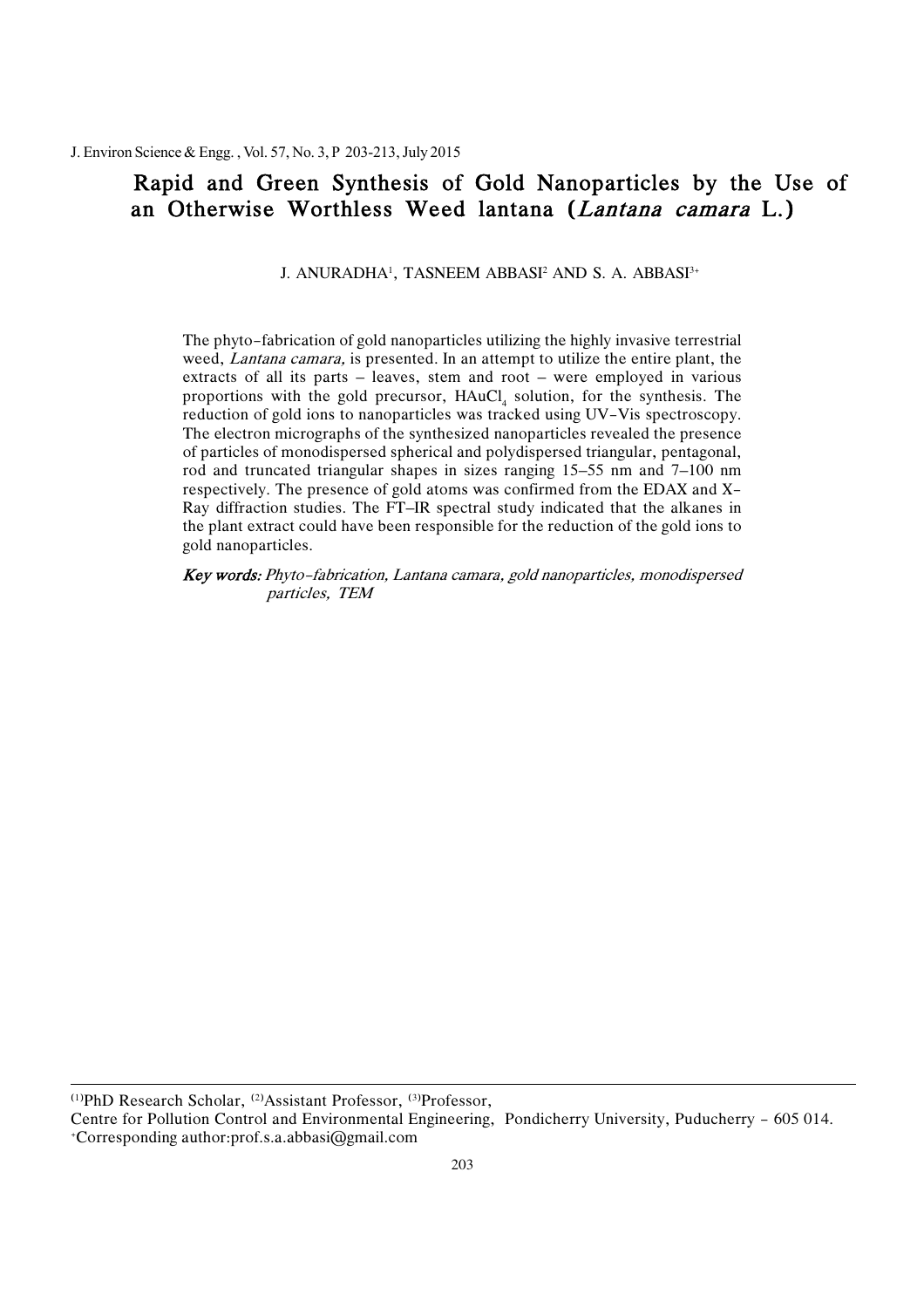### Anthropogenic Mercury Contamination of Vembanad Backwater, Western Coast, India – Evidence from Sediments

SHYLESH CHANDRAN M.S., JAYASOORYAN K.K., SUBIN K. JOSE, MAHESH MOHAN

AND E.V. RAMASAMY +

 Mercury concentration and its pollution profile in the sediments of polluted (Mulavukadu) and less polluted (Kumarakom) regions of Vembanad Backwater, were collected seasonally from these sites and analyzed for total mercury (THg), organic carbon and pH. Mean THg concentrations in the surface sediments ranged from 61.1 to 2054.3 ng/g. High THg content was observed in the sediments collected from the Mulavukadu region with an average value of 1238 ng/g. The high concentration of THg was observed during pre-monsoon season. Kumarakom (less polluted) region showed comparatively lower values  $(20.9 \text{ng/g} - 370 \text{ ng}$ / g). THg in surface sediments showed significant correlation with pH and organic Mulavukadu region exhibited higher values than the core taken from the Kumarakom region. The core sediment samples showed that THg values were much higher in the subsurface sediment than that of surface sediments. These low concentrations in the upper few centimeters of the sediment suggest that recent mercury inputs were substantially low in these areas. High mercury content in the subsurface sedimentary region might be due to the historic discharges from a chloralkali plant which had stopped the use of mercury cell process few years ago. a Ramsar site were studied. Sediment core samples and surface sediment samples carbon. The high concentration observed in the Mulavukadu region was a clear indication of anthropogenic contamination. The core samples collected from

Key words: Aquatic systems, mercury, pollution profile, sediment

### Introduction

Mercury, a global pollutant  $\frac{1}{1}$ , is an extremely toxic trace metal, naturally occurring in air, water and soil  $\frac{2}{3}$  and is one of the most studied pollutants  $\frac{3}{2}$ . Because of its transboundary nature, mercury popping up in places where it was never expected before and it burdens in sediments and other non-biological materials are estimated to have increased up to five times pre-human level; primarily as a result of human activities 4,5. A lot of studies have been undertaken on  $12$  and bioaccumulation<sup>13</sup> in various ecosystems. A very recent study showed that at least 150 tons of mercury being released annually to the estuaries around the world14. Earlier studies estimated a global natural the total global anthropogenic release of mercury into the atmosphere, two third appear to come from Asian sources, with China as the largest contributor mercury contamination<sup>7-9</sup>, speciation<sup>9</sup>, bioavailability<sup>11-</sup> mercury emission of 1920.6 tons/year 1,6,15,16. Out of worldwide<sup>17</sup>. The United States of America and India

 are the second and third largest emitters, but their the given period in East and South Asia, 26% and 8% correspondingly18. Burning of fossil fuels is the largest single source of mercury emissions from human sources, accounting for about 45% of the total anthropogenic emissions followed by artisanal gold mining (18%), mining and metal production (10%) and others such as cement production, industrial gold production etc. combined total emissions are only about one third of China's. Mercury deposition significantly increased for  $(27\%)^{17}$ .

 The presence and behavior of Mercury in aquatic systems are of great interest and importance since it is the only metal which bioaccumulates and magnifies through all the levels of aquatic food chain 19. Sediments can act as both sink and source of can be remobilized or re-enter in to the water column to study the mercury accumulated in the subsurface mercury. The accumulated mercury in the sediments through bioturbation or dredging. Hence it is important

 School of Environmental Sciences, Mahatma Gandhi University, Kottayam (India) - 686 560 +Corresponding author: evramasamy@rediffmail.com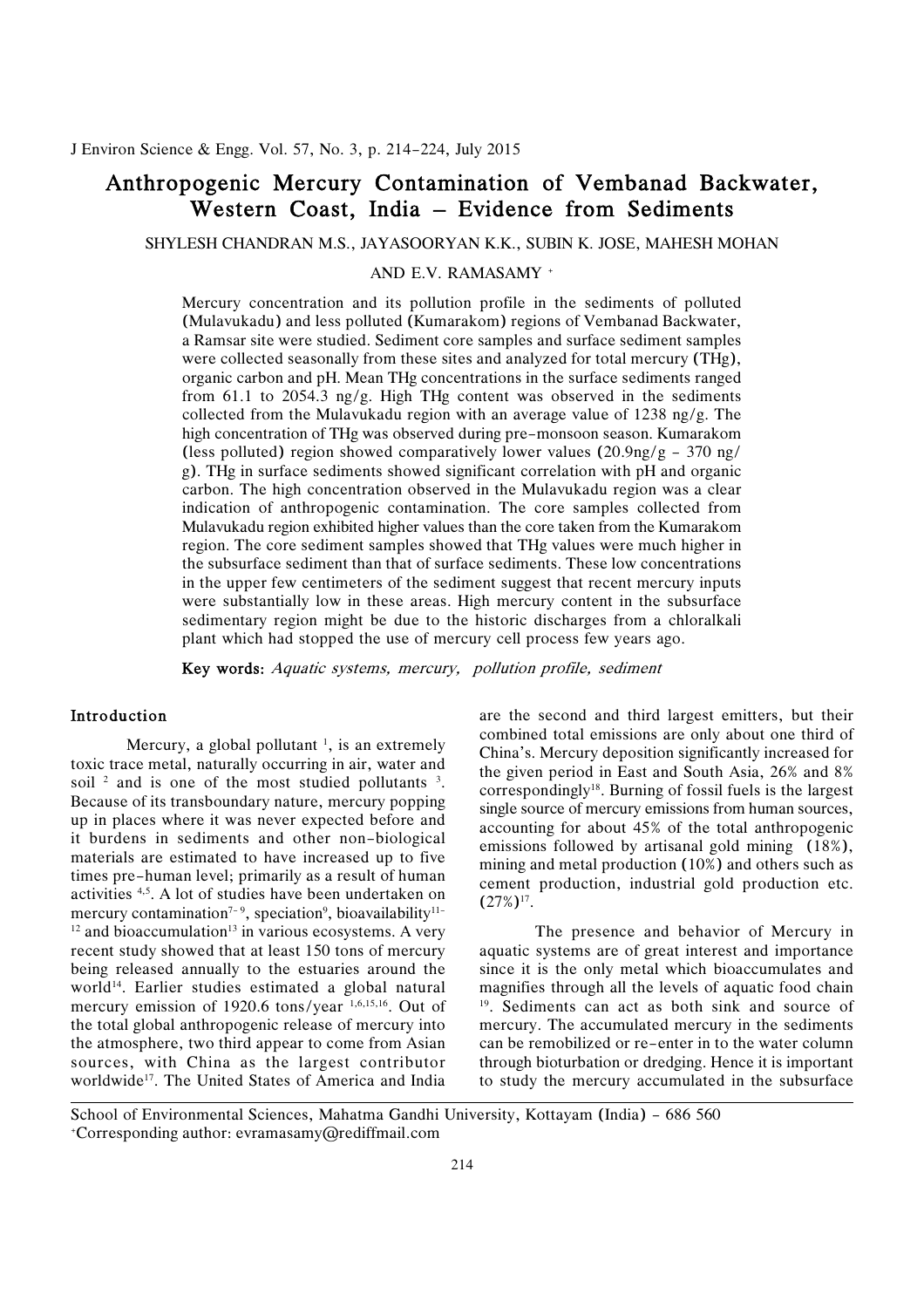### J. Environ Science & Engg. Vol. 57, No. 3, p. 225-229, July 2015

### Macrobenthic Invertebrates as Coastal Ecological Bioindicators of Environmental Health

### MARY TERESA P. MIRANDA, RAJESH B. R+, SREELEKSHMY S. G,

UDAYAKUMAR P AND JEAN JOSE J.

 The distribution of zoobenthic organisms in relation to the textural characteristics of the sediments in five stations (Veli, Varkala, Alappad, Neendakara and Cochin) was studied along the southwest coast of India. Sampling was done during the post monsoon of the year 2011 followed by the pre monsoon and monsoon seasons of the year 2012. The importance of zoo benthic communities in pollution studies is well established. Results revealed that the sediment texture for Veli, Varkala, Alappad and Neendakara was in the order sand > silt > clay while in Cochin it was silt > sand > clay. Organic carbon varied throughout the study Cochin>Alappad>Neendakara>Varkala>Veli. Wide variations in zoobenthic species diversity was also observed. The sinking range of coastal surface water received pollutants routed from fresh water input and these were estimated through the evaluation of bottom water nutrient characteristics. The present study thus focuses on the concept that the seabed acts as a sink for most of the pollutants entering the marine ecosystem, and the more stable sediments along with their inhabitant fauna give a clear picture of the severity of contaminants. The study has identified Littorina scabra, Modiolus metcalfei and Trochida sp as indicator organisms along south west India. and was expressed in the sequence

Key words: Macrobenthos, sediment, organic carbon, bio-indicator

Macrobenthos play an important role in aquatic communities as they are involved in mineralization. promotion and mixing of sediments, flux of oxygen assessing the quality of inland water<sup>1</sup>. Abundance and distribution of macro benthos is affected by various physical and chemical conditions of the water body such as depth, organic contents of the sediments, contamination of bed sediments, toxicity of sediments and rapid sedimentation. These appear to cause shifts towards lower abundance of macro benthic species. Opportunistic species will dominate in a pollution stressed environment and the conservative species may become rare or may disappear. Therefore, both these<br>species can serve as pollution indicators<sup>2</sup>.

pollution because of anthropogenic activities, industries

of the reduced tidal flux<sup>3</sup>. Marine pollution management into sediments, cycling of organic matter and for is based on monitoring various physico-chemical and assessing the quality of inland water<sup>1</sup>. Abundance and biolog Bays and harbours are mostly exposed to to study the preference of habitat and seasonal **Introduction and harbourage operations.** Often, the effects of pollution are reinforced by natural features of bays as the organic and inorganic pollutants tend to deposit in is based on monitoring various physico-chemical and biological parameters to detect changes in the environment. Recent studies carried out in the coastal waters of India reveal that the coastal belt including the water and sediment is continuously being threatened by various pollutants discharged directly from industrial plants<sup>4</sup>. Zoo benthos are relatively sessile and sensitive to environmental changes such as nutrient level and<br>oxygen concentration. Benthic communities usually have a long life cycle and stable community composition and can therefore often be used as a monitoring index . for pollution<sup>5</sup>. The objective of the present work was to study the preference of habitat and seasonal abundance of benthic fauna along the Kerala coast, Macrobenthos play an important role in aquatic<br>communities as they are involved in mineralization,<br>promotion and mixing of sediments, flux of oxygen<br>intervalsed in the reduced tidal flux<sup>3</sup>. Marine pollution management assessing the quality of inland water<sup>1</sup>. Abundance and<br>distribution of macro benthos is affected by various<br>physical and chemical conditions of the water body<br>such as depth, organic contents of the sediments,<br>contaminatio and rapid sculmentation. These appear to classe sints<br>towards lower abundance of macro benthic species.<br>Opportunistic species will dominate in a pollution<br>stressed environment and the conservative species may<br>become rare o

 Department of Zoology, Fatima Mata National College, Kollam – 691 001, Kerala, India +Corresponding author : brrajeshnair@gmail.com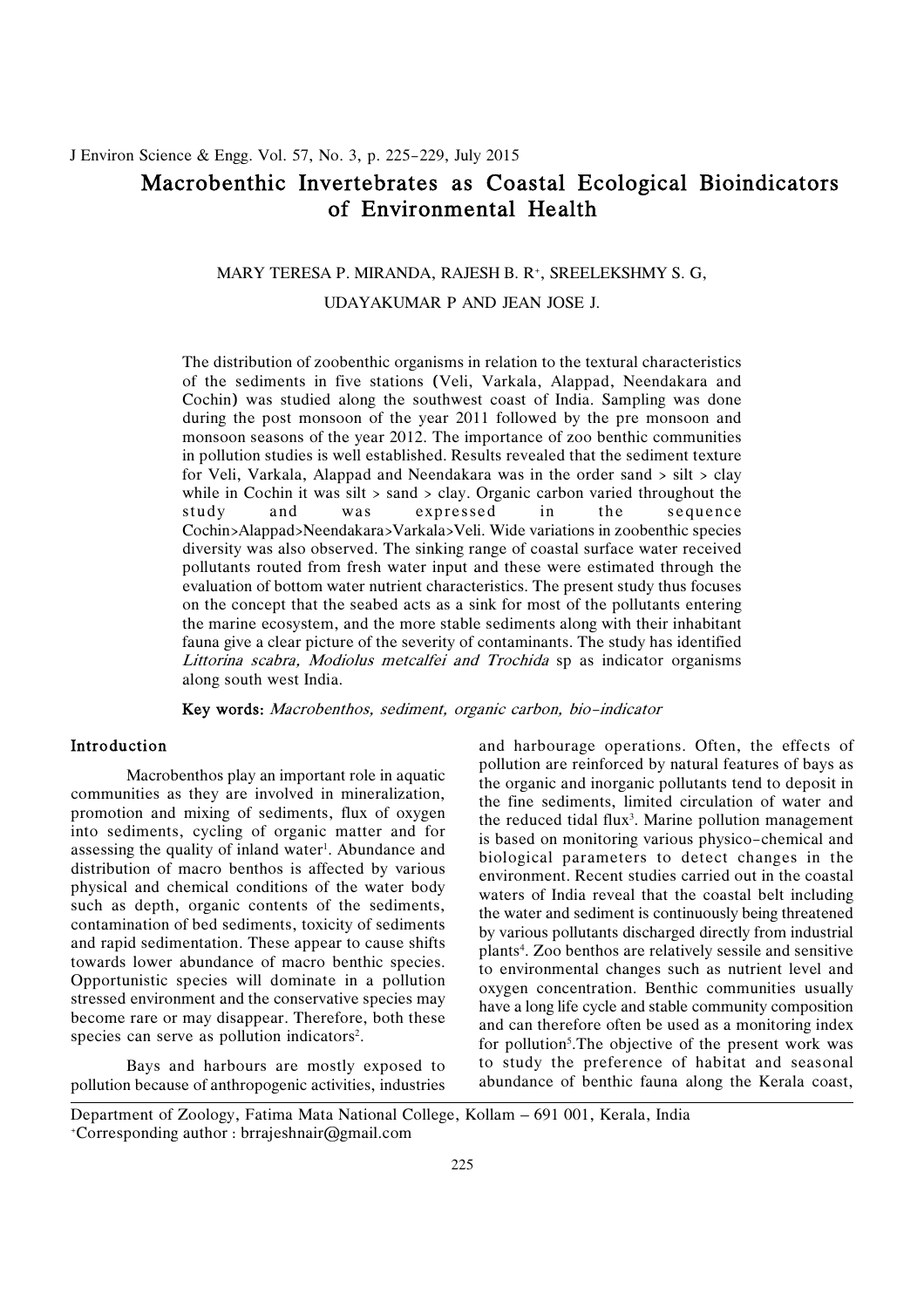# Spatial and Temporal Characteristics of Flood in Kaithal District Haryana, India

PUSHPENDRA SINGH RAJPOOT\*+, AJAY KUMAR\*\* AND R.K.TRIVEDI\*\*\*

 Floods are reoccurring natural hazard. Major part of Kaithal district of Haryana, is drained by Ghaggar River and its tributaries and faces the problem of flood. All the tributaries of Ghaggar River meet in this region and brings huge amount of sediments and blocks the drains. Present study presents the outcome of flood frequency analysis using rainfall data and by integration of different parameters (slope, landform, soil, drainage and land use/land cover). Flood risk zone spatial Sensing & GIS techniques and discharged data is also considered. Frequency and recurrence interval shows that low to moderate flood risk is a regular phenomenon and extreme moderate to high flood occurs three or four times in two decades. High flood risk zone is found in northern part (Guhla block) and covers an area of about 19%, a large northern part of Kaithal district. Moderate flood risk zone is found in north along with the high flood risk zone and covers about 7% area. Remaining 74% of the study area is characterized by no/low flood risk zone. analysis showing high, moderate and low flood risk zone is done using Remote

Key words: Spatial, temporal, land use/land cover, flood distribution, Kaithal

and Ghaggar river

Floods are a natural phenomenon that occur when water from rainfall, snow melt, dam failure or any combination of these is released into a stream at rates that exceed the transfer and storage capacity of the channel. Flooding is responsible for both annual loss of large number of life and huge amount of Kaithal district is situated between 29° 51' property. In Kaithal district of Haryana in Ghaggar river basin, flood is one of the regularly occurring disaster and its effects are getting worse.

Ghaggar basin is also characterized with number of palaeo channels which are in the low-lying part of the alluvial plains within basin; they act as conduits and become instrumental in carrying the floodwaters<sup>1</sup>. Studies on flood risk assessment in the part of Kosi River basin are conducted by integrating hydrological, geomorphological, land cover, topographic and social (population density) parameters using RS Floodwaters<sup>1</sup>. Studies on flood risk assessment in the<br>part of Kosi River basin are conducted by integrating<br>hydrological, geomorphological, land cover, topographic<br>and social (population density) parameters using RS<br>and

**Introduction**  $\&$  GIS technique to obtain the Flood Risk Index (FRI)<sup>2</sup>. Present study is an attempt to analyze the temporal and spatial characteristics and impact of flood risk in Kaithal district to help the administrators and planners for making development plan to minimizing the losses Floods are a natural phenomenon that occur<br>when water from rainfall, snow melt, dam failure or<br>any combination of these is released into a stream at<br>rates that exceed the transfer and storage capacity of<br>the channel. Flood

Kaithal district is situated between 29° 51' property. In Kaithal district of Haryana in Ghaggar 49" to 30° 12' 40" N latitude and 76° 10' to 76° 29' 10" river basin, flood is one of the regularly occurring Elongitude. It is a part of Ghaggar River and its major disaster and its effects are getting worse. The tributaries i.e. Markanda, Tangri and Patialewali basin Saraswati, Pachhisdhara are the few important tributaries. Total basin area of Ghaggar is 8024.06 sq km. The normal annual rainfall is 563 mm and about 85% of annual rainfall is contributed by southwest monsoon during last week of June and end of Rest 15% rainfall is received during non-monsoon Ghaggar basin is also characterized with<br>number of palaeo channels which are in the low-lying<br>part of the alluvial plains within basin; they act as<br>conduits and become instrumental in carrying the<br>floodwaters<sup>1</sup>. Studies o

Corresponding author : prajpoot179@gmail.com

<sup>\*</sup> Research Scholar, Mahatma Gandhi Chitrakoot Gramodaya Vishwavidyalaya, Chitrakoot, M.P. India \*\*HOD (Geology), Mahatma Gandhi Chitrakoot Gramodaya Vishwavidyalaya, Chitrakoot, M.P. India

 \*\*\*HOD (Geology), Dr. H. S. Gour Vishwavidyalaya Sagar, M.P. India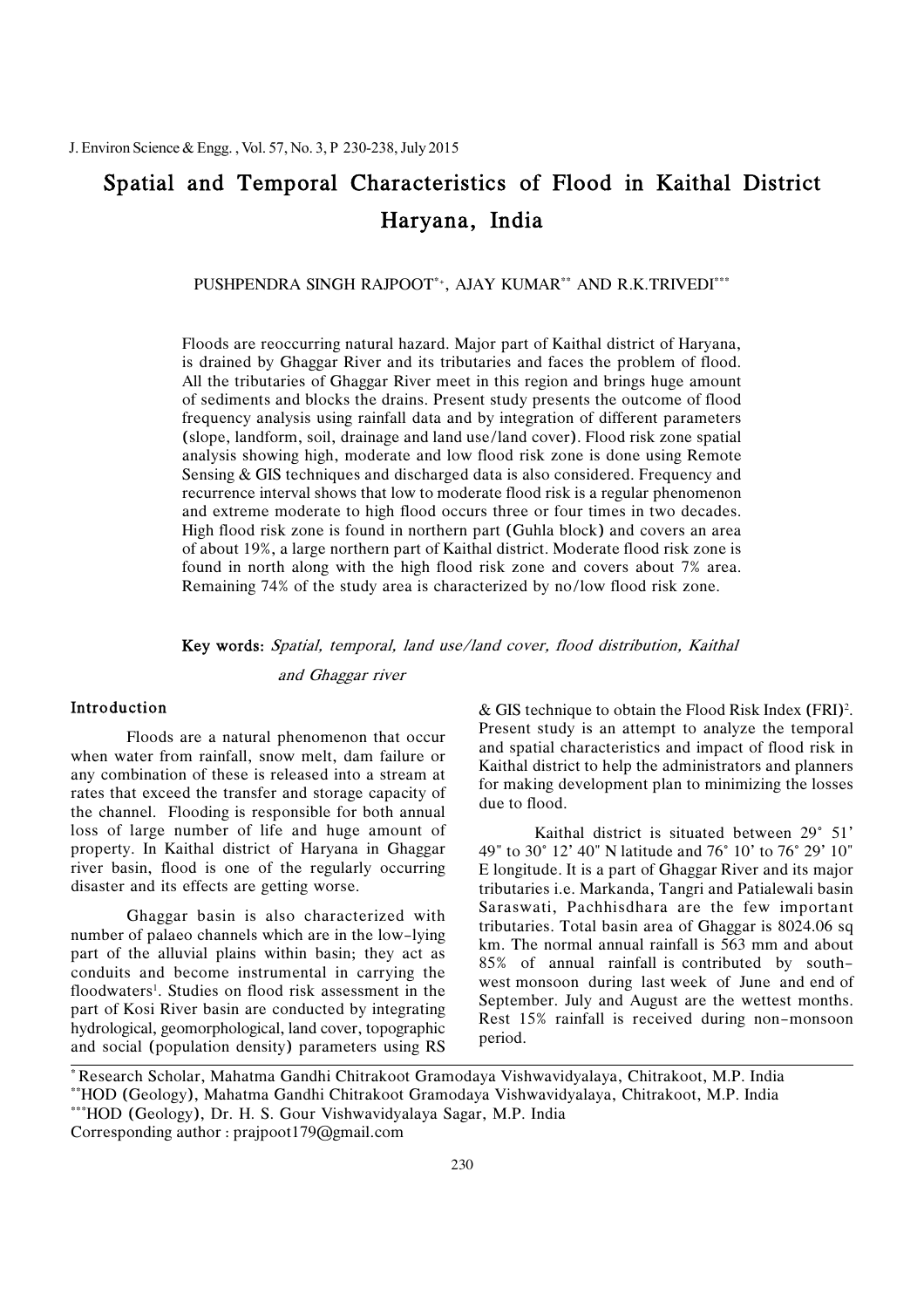### Physico-chemical Properties and Heavy Metals Estimation in Drinking Water from Different Sources in and around Sindri (Dhanbad), Jharkhand, India

PRASHANT KUMAR SINGH AND SHASHI SHANKAR TIWARI+

 Water resource shortage and pollution have seriously threatened the survival and development of developing countries. Because of India's specific economical and social circumstances, complete adoption of developed countries experience is unrealistic. At present, India needs to develop strategies and technologies in source water pollution control and industrial and municipal environmental remediation that embrace the country's specific need to battle the water resource problem. This study was aimed to estimate physico-chemical properties and heavy metals in drinking water samples collected from different sources in and around Sindri (Dhanbad), Jharkhand, India. A total number of 30 water samples were collected from different sources like hand pumps, wells and taps. The gross appearance, pH, EC, total hardness, Ca, Mg, total alkalinity, Na, K, Cl, SO<sub>4,</sub> NO<sub>3</sub>, F, TDS and heavy metals like Cu, Pb, Zn, Ni, Cd, Cr, Mn and Fe were analyzed. The results of physico-chemical parameters and heavy metal estimation of all water samples were found to be within permissible limit and safe for drinking purpose.

 Key words: Water resource, physico-chemical properties, hardness, heavy metals

 Environmental Engineering Department, Projects & Development India Limited, Sindri, Dhanbad -828 122 (India) +Corresponding author: tiwarishashi1907@gmail.com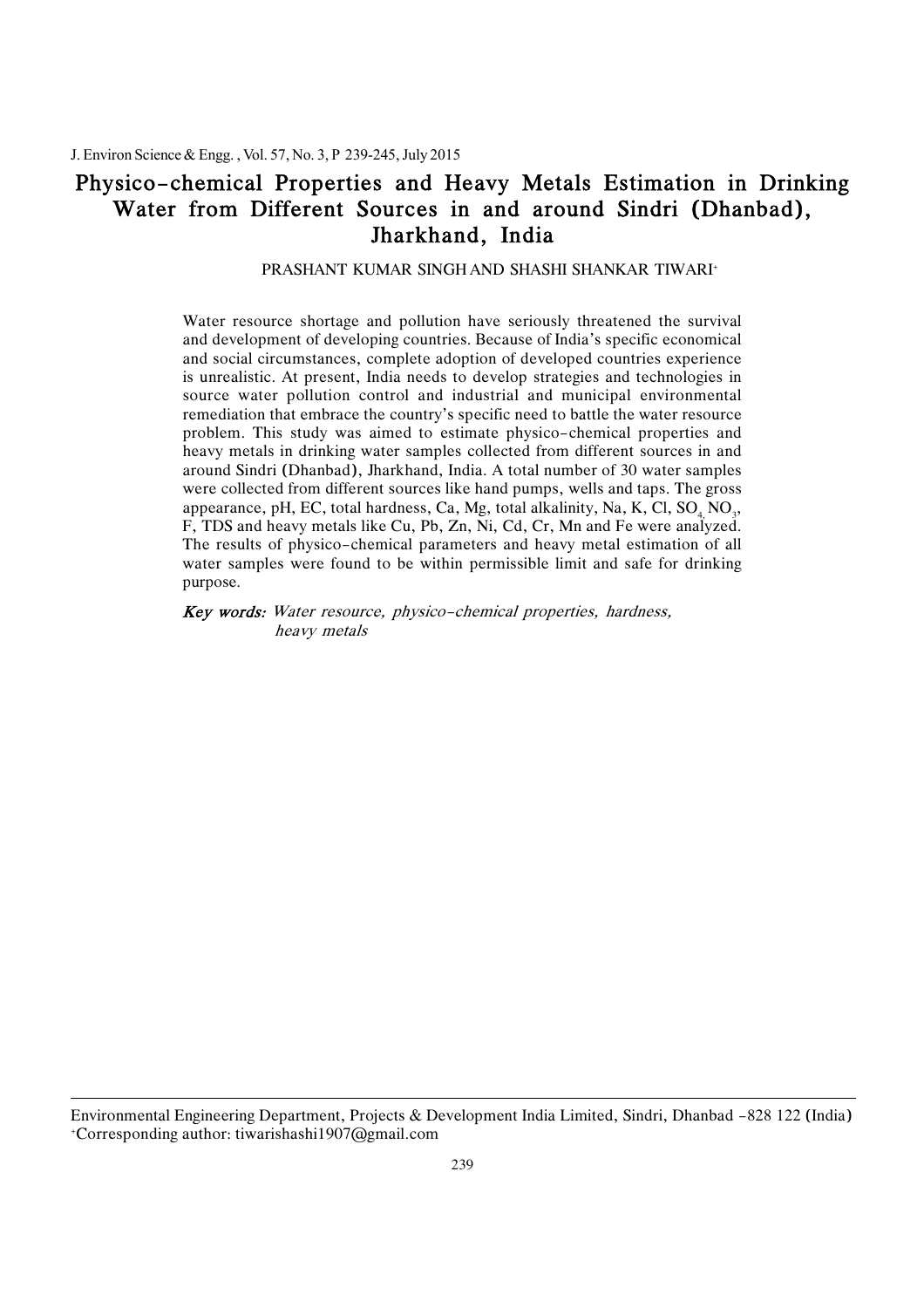### Impact of pH on Cell Morphometry of *Scenedesmus abundans*

RUCHI ACHARYA! $^{\rm\scriptscriptstyle +}$ , TAYYAB SAIFY $^{\rm\scriptscriptstyle 2}$ , JASWINDER MEHTA $^{\rm\scriptscriptstyle 3}$  AND BHAWNA SHARMA  $^{\rm\scriptscriptstyle 4}$ 

 Global climate change is expected to dramatically impact the structure and function of freshwater aquatic ecosystems. Regional climate change in the upper and lower lake of Bhopal, India is expected to increase air and stream temperatures, modify hydrologic regimes, and increase the amount and frequency of disturbance events (debris flows, landfill, and human encroachment to the catchments area). These climatic changes combined with species-specific tolerances to regime extreme (e.g., pH variability) will likely result in significant changes in the distribution, abundance, and diversity of many aquatic species, particularly effect of pH on cell morphometry Scendesmus abundans var. brevicauda was investgated. In the low pH (below 5.0) range, no growth of *Scenedesmus abundans* var. brevicauda was detected and the measured cell dimensions were 6.0×2.7µm.The coenobium became almost colourless and lost its obvious green colour. The cells were shrunken and perforated. The cells became quadratic in their outline. At the alkaline pH, the cell dimensions increased to  $7.5 \times 3.3 \mu m$  with an increase in chlorophyll content. Scenedesmus species, a phenotypic plastic microalga. In the present study, the

Key words: *Scenedesmus*, pH, phenotypic plastic

 1 Assistant Professor, Department of Botany, Career College, Bhopal (M.P.) – 462 023, India

 2 Professor & Principal, Gandhi P R College, Bhopal (M.P.) – 462 011, India

 3 Professor & Head, Department of Botany, Career College, Bhopal (M.P.) – 462 023, India

 4 Assistant Professor, Department of Botany, Career College, Bhopal (M.P.) – 462 023, India

 + Corresponding author : rch.acharya@gmail.com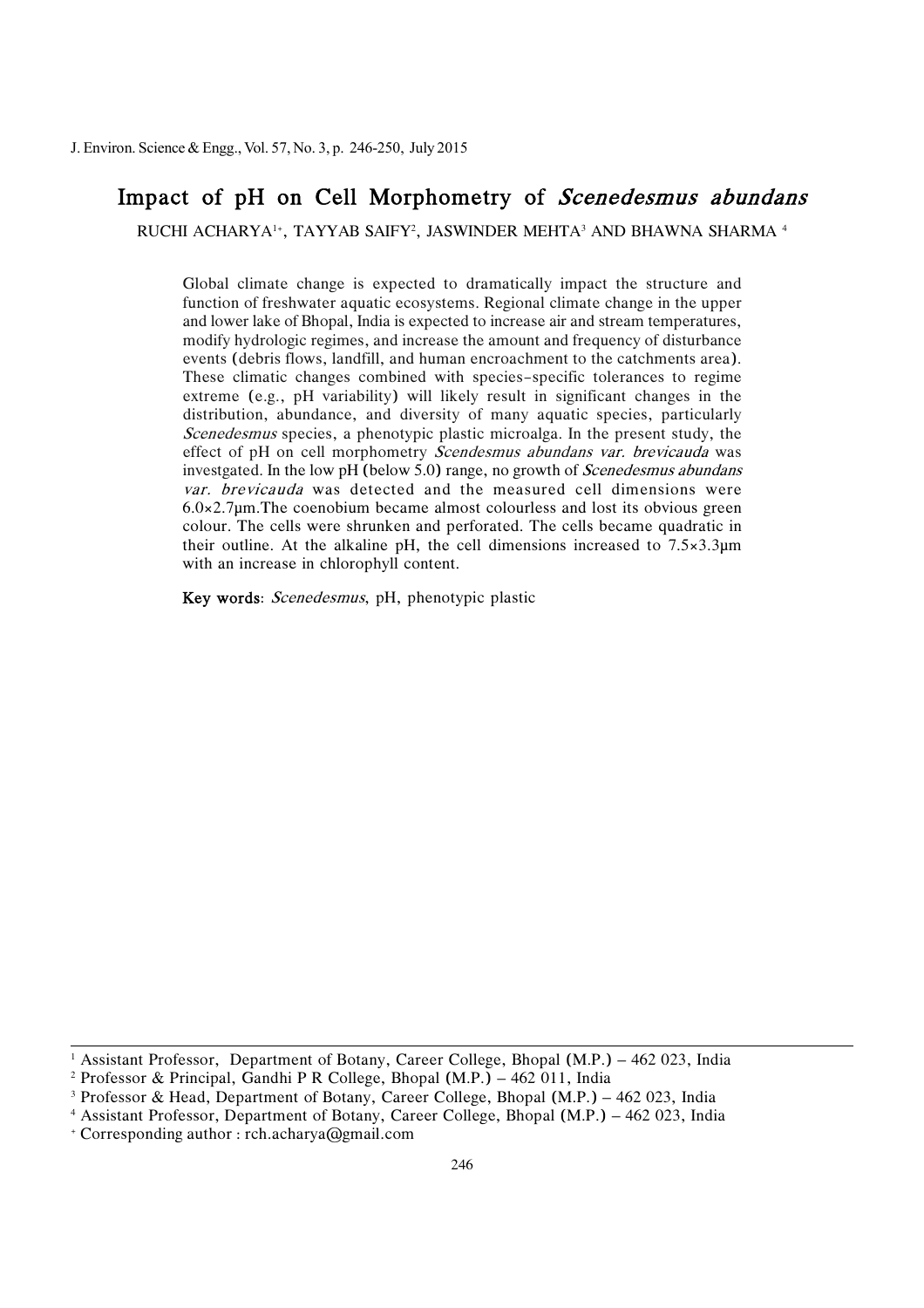# Performance Evaluation of Developed Concrete through Long Term Leaching, Durability and TCLP

RUBINA CHAUDHARY $^\mathrm{a}$  and smita badur karmankar $^\mathrm{b}$ 

 Solidification/Stabilization is a common practice for the treatment of hazardous waste containing heavy metals before it is disposed of in a secure landfill or for reuse. In order to evaluate the stability of the solidified waste for utilization, EPA Solids Water Leaching Test (SWLT) 846-1311, long term durability and leaching (NEN 7345) methods were used. Weight loss from the freeze/thaw (FT) durability test ranged from 0.37 – 0.98% and heat- thaw (HT) durability test ranged from 0.28 – 0.42% after 4 cycles. The obtained values were less as compared to the 30% weight loss standard. L1 and L2 concrete samples were soiled during FT & HT durability test. Iron Leaching was found less than other metals (Cu, Zn) due to formation of high iron complex. FT was found to be more deteriorating as compared to HT. During diffusion test conductivity increased with the increase in the waste content in the mix design and higher for the extractions with longer contact period. Diffusion was obtained in the start path and middle path of all concrete samples. The leaching mechanism showed low increase in waste/binder ratio. Chromium, nickel and manganese were completely stabilized in concrete matrix. The order of fixation of metals on the basis of their leachability index are Fe>Zn>Cu>Cr>Ni>Mn. The TCLP result proved that the developed materials were in the permissible limits of Hazardous Waste (Management & Handling) Rules. leaching of copper and zinc as compared to iron. Iron release decreased with

Key words: Durability, diffusion, TCLP, lechability index, concrete

 a Associate Professor, School of Energy and Environmental Studies, Devi Ahilya University, Takshashila Campus, Khandwa Road, Indore-452 001, M.P., India.

rubina\_chaudhary@yahoo.com

b Assistant Professor, Institute of Engineering and Science, IPS Academy, Indore (India)

+Corresponding author : smita\_badur@yahoo.co.in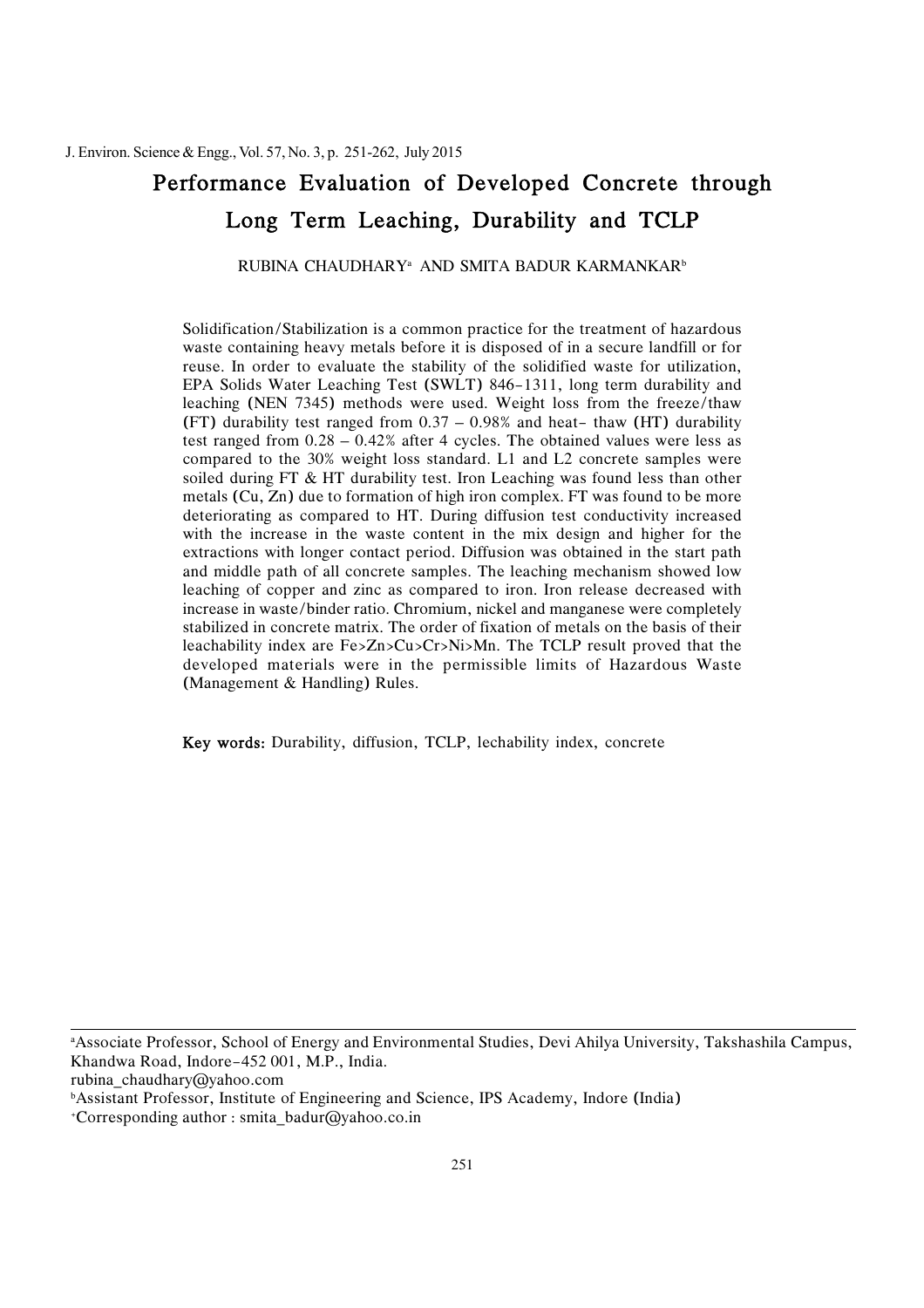# Packing Media for Anaerobic Fixed Film Reactor – A Review

SAMIR VAHORA1+, HIMALI MEHTA2 AND NIKITA CHOKSHI3

 One of the most important aspects in the anaerobic fixed film reactor design is matter removal efficiency in these reactors is directly related to the characteristics fixed film reactors have displayed better performance than any other type of anaerobic reactors. They not only work as anaerobic biological treatment for organic matter in the wastewaters but also trap passage of active biomass out of the reactor. This paper reviews the use of fixed-bed reactors in various fields reported by different researchers using variety of packing media. the selection of efficient support material. It has been reported that the organic of the support materials used for the immobilization of anaerobes. Anaerobic

 Key words: Anaerobic fixed film, organic loading rate, packing media, wastewater treatment

 1 Associate Scientist, Sardar Patel Renewable Energy Research Institute, Vallabh Vidyanagar, Gujarat, India - 388 120 2 Principal Scientist, Sardar Patel Renewable Energy Research Institute, Vallabh Vidyanagar, Gujarat, India - 388 120

<sup>(</sup>e-mail: bio@spreri.org)

 3 Assistant Professor, Institute of Technology, Nirma University, Ahmedabad, Gujarat, India - 382 481 (e-mail: nikita.chokshi@nirmauni.ac.in).

<sup>+</sup> Corresponding author: samir\_vahora@yahoo.co.in